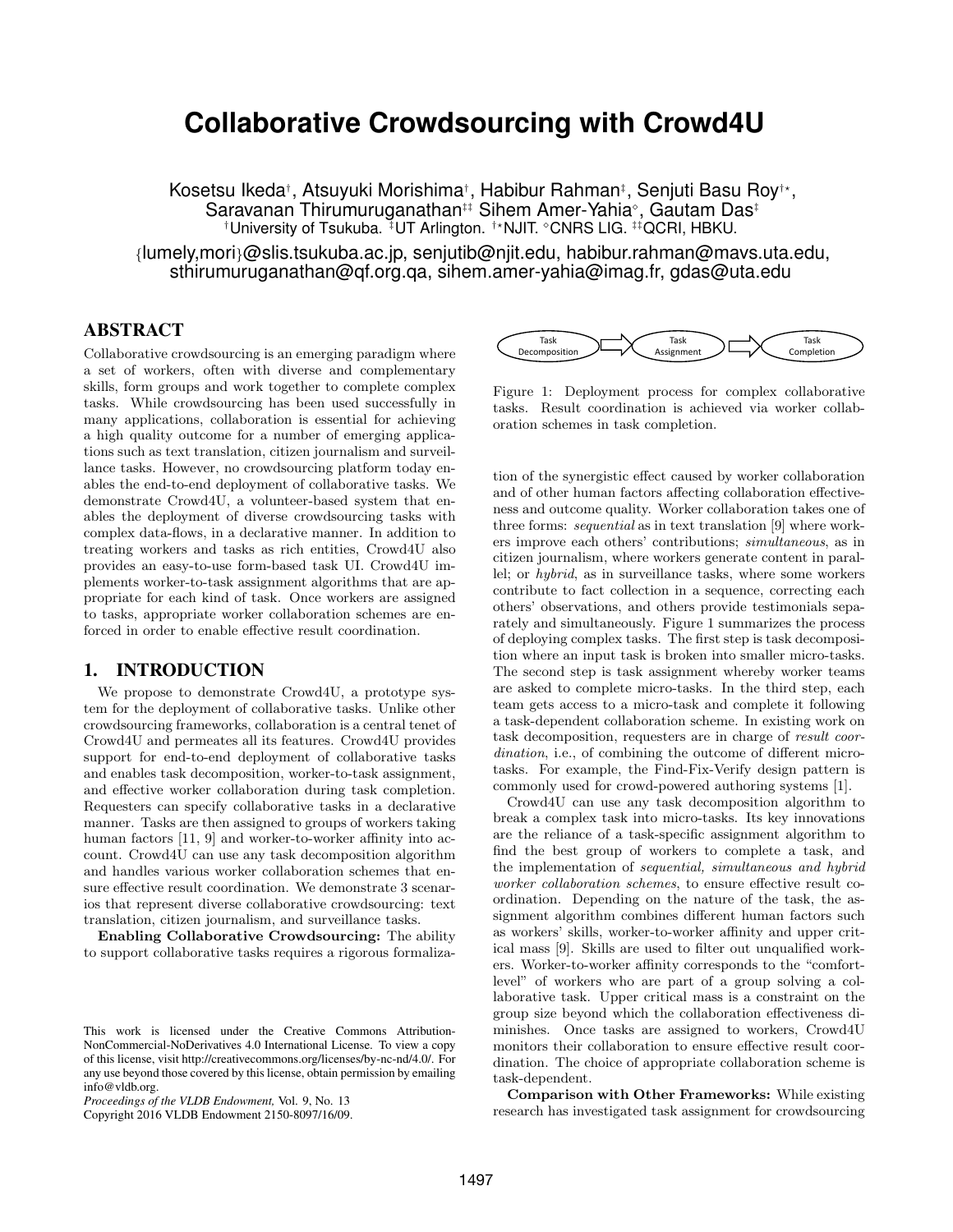in diverse contexts, it often ignored the aspect of collaboration among workers, that is central to the success of complex tasks. For example, well-known crowdsourcing systems such as Deco [8], CrowdDB [3] focus on enabling important primitives in database query processing through micro-tasks that are performed by individual workers whose responses are then aggregated. Other frameworks such as PyBossa [2] or Hive [4] are more generic and can be used for a variety of tasks but are still bound by fixed workflows and micro-tasks with no distinct notion of collaboration. Frameworks such as Argonaut [5] enables complex context-heavy data processing tasks (dubbed "macrotasks") but are still performed by individual workers and not by teams. In contrast, Crowd4U is declarative, generic and collaboration-aware.

Demo Plan: To illustrate the range of applications that can be enabled by Crowd4U, we organize our demonstration based on the three collaboration types specified above. The application of video subtitle generation and translation highlights sequential collaboration where workers improve the contribution of each other. Support for simultaneous collaboration is exemplified by a citizen journalism application where workers generate report on a specific topic by working in parallel. Hybrid collaboration is showcased by surveillance tasks where some workers contribute to fact collection in a sequence, and correcting each others' observations, while others provide confirmations separately and simultaneously.

Paper Organization: We first describe how the architecture of Crowd4U was revisited to enable collaboration in §2.1. We then describe how task assignment is enabled under different worker coordination schemes in §2.2. The demonstration scenarios are outlined in §2.5.

# 2. CROWD4U FOR COLLABORATION

 $Crowd4U<sup>1</sup>$  is a non-profit all-academic open crowdsourcing platform on which more than 600,000 tasks have been performed for a variety of real-world projects in domains such as libraries, natural disasters, digital archives, cognitive science, and health informatics. Crowd4U was initially designed to support micro-tasks wherein a requester posts a task that is achieved by one worker at a time [6]. In this section, we describe how the platform has been revisited to support collaboration. We first describe the extended architecture, then we explain how tasks are assigned to workers, and finally, show how workers complete tasks.

# 2.1 Collaboration Architecture

Figure 2 shows the major components of Crowd4U. A requester who wants to register tasks into Crowd4U writes a project description in CyLog, a Datalog-like language designed for crowdsourcing applications with complex data flows [7]. CyLog allows humans to evaluate predicates in rules. The rules describing tasks and their dependency are interpreted and executed by the CyLog processor, which dynamically generates and registers tasks into the task pool. Crowd4U also provides tools to help requesters generate Cy-Log rules by allowing them to define tasks with a form-based user interface and spreadsheets.

Crowd4U can use any task decomposition algorithm to break a complex task into micro-tasks. Its key innovations are the reliance of a task-specific assignment algorithm to



Figure 2: Crowd4U architecture and workflow for collaborative task assignment

find the best group of workers to complete a task, and the implementation of sequential, simultaneous and hybrid worker collaboration, to ensure effective result coordination. Our task assignment algorithm is scalable [9] and can handle multiple tasks and users. We describe how task assignment and result coordination are achieved.

# 2.2 Task assignment

A feature of Crowd4U is that the task assignment is conducted in a declarative manner. To make that possible, Crowd4U manages three types of relationships between workers and tasks explicitly. (1) Eligible means that a worker is eligible for performing a task. This is computed by the CyLog processor using the project description and worker human factors. For example, in a project description a task requester may specify that only workers who log in to Crowd4U and speak English as a native language are eligible for their tasks.  $(2)$  InterestedIn means that a worker is interested in performing a task. This is declared by each worker when she is shown a list of eligible tasks. (3)  $Un$ dertakes means that a worker confirms that she performs a task. A (worker,task) pair can go into this relationship status only when the worker is Eligible for that task.

### *2.2.1 Task assignment workflow*

Task assignment for collaborative tasks is performed as follows (Figure 2): (1) For each submitted project description, an administration page for the project is generated. The page has a form to enter desired human factors for collaborative task assignment. (2) The entered factors are sent to the task assignment controller. (3) User pages show workers the list of collaborative tasks for which they are eligible, and ask them to specify their interest in tasks. The InterestedIn relationship is recorded in the worker human factors table maintained by the worker manager. (4) The worker manager supplies the task assignment controller with desired human factors and a worker affinity matrix. (5) The assignment controller chooses a team of workers that satisfies the desired human factors, out of the workers who are eligible and interested in the task. Then, the controller outputs the suggested team and each worker in the team is asked to join the collaborative task.

<sup>1</sup> crowd4u.org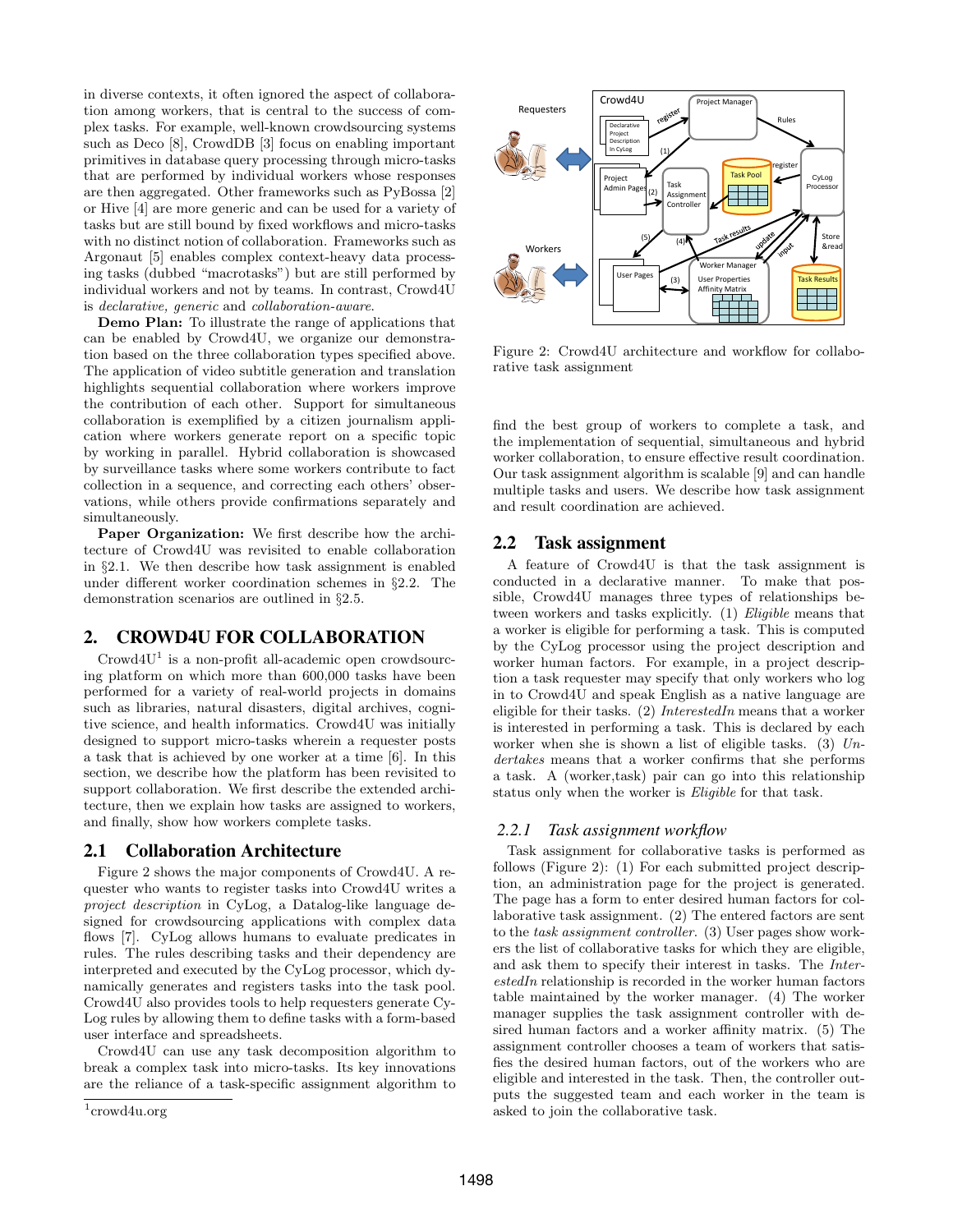The assignment algorithm combines different human factor such as workers' skills, worker-to-worker affinity and upper critical mass [9], to find the right team of workers to complete a task. The worker manager supplies the Cy-Log processor and the task assignment manager with worker human factors (e.g., languages, countries, and applicationspecific human factors) and the relationship among workers encoded in the *worker affinity matrix*, which maintains the information on how a pair of workers is expected to work well. For example, in the case of surveillance tasks, if workers live in the same geographic area, their affinity value is larger. The assignment controller waits for a sufficient number of workers to show interest in the task before building a team satisfying the requester's desired human factors. Then, the suggested team members are asked to perform the task. Unless all suggested workers start to perform the collaborative task (i.e., to go into the undertakes status) by the specified deadline, task assignment is re-executed to find a new team. In addition, if none of the possible teams satisfying human factors accepts the task, Crowd4U suggests to the requester to update her input. Once workers undertake a task, Crowd4U monitors their collaboration for ensuring successful task completion.

Task Assignment Algorithm: Task assignment depends on the nature of the task. We adapt the task assignment algorithm that was proposed in [9] for each kind of collaboration scheme. Intuitively, we model the set of workers as a complete graph with nodes representing workers and edges are labeled with pairwise affinities. A group of workers is a clique in the graph whose size does not surpass the critical mass imposed by a task. A clique with high intra-affinity implies that its members collaborate well with one another. Our task assignment problem reduces to finding a clique that maximizes intra-affinity and satisfies quality and cost limits. [9] proved that task assignment optimization is a NP- Complete problem and hence finding an optimal assignment of worker groups is often infeasible for a large real-time crowdsourcing platform. The authors proposed a series of algorithms that are efficient in practice and provide high quality groups of workers. We adapt the algorithms depending on the type of collaboration scheme. For example, for sequential tasks, we create a single group that maximizes group affinity that also satisfies the quality and cost constraints of the task. For parallel tasks that can naturally be decomposed, we decompose it into a set of independent sub-tasks (such as, independent sections of a document to draft together). We then identify groups for each sub-tasks who edit simultaneously on their allocated section, with collaboration across the sub-groups is needed to effectively merge the sections and prepare the overall document.

# 2.3 Result coordination

Result coordination between workers is ensured via the following worker collaboration schemes:

Sequential Collaboration: In this mode, the team members collaborate with each other through the tasks dynamically generated based on other members' task results. For example, after a worker translates a sentence into another language, a task for checking the result is dynamically generated, and the result is sent to another team members.

Simultaneous Collaboration: In this mode, Crowd4U first assigns the task to solicit her SNS ID (e.g., Google account) to communicate with other members in the team. After all the members are in the "undertakes" status, the collaborative task is generated and assigned to all the members with the list of obtained IDs. The members work together with any collaboration tool (e.g., Google docs). The result of the collaborative task is submitted by one of the team members, but recorded as the result produced by the team.

#### Specification for Task Assignments and Collaboration

# Required skills and values in total

Note: a skill value of each worker is in a scale [0,1]

| e.g. englishComprehension   e.g. 1.8 |          |
|--------------------------------------|----------|
| e.g. englishEditing                  | e.g. 1.4 |

7

Add a new skill

#### Collaboration mode

#### Expiration time for worker recruitment

| le.g. 600 | min |
|-----------|-----|
|-----------|-----|

submit

Figure 3: Constraint entry form in an project administration page

**Other Properties** 

| You are interested in                                                                                    |        |      |  |  |  |
|----------------------------------------------------------------------------------------------------------|--------|------|--|--|--|
| Anglo-French sentence translation task                                                                   | edit   |      |  |  |  |
| Your skills<br>Skill values are in a scale [0,1].<br>0 reflects no skill, 1 reflects professional skill. |        |      |  |  |  |
| English comprehension skill                                                                              | $\log$ | edit |  |  |  |
| English editing skill                                                                                    | 0.6    | edit |  |  |  |
| <b>French Translation ability</b>                                                                        | 0.2    | edit |  |  |  |
|                                                                                                          |        |      |  |  |  |

Figure 4: Worker human factors on a worker page

| 40 h - 4 - Crowd4U                                                                                                                                                                                                                                                                                                                                                                                                                                                                                                                                                                                                                                                                                                                                                                                                                                                                                                                                                                                                                                                                                                                                                                                                                                                                                                                                                    | п                      | p<br>Section.2 - Google Doc: X                                                                                                                                                                                                                                                                                                                                                                                                                                                                                                                                                                                                                                                                                                                                                                                                                                                                                                                                                                                                                                                                                                                                                                                                                                                     |
|-----------------------------------------------------------------------------------------------------------------------------------------------------------------------------------------------------------------------------------------------------------------------------------------------------------------------------------------------------------------------------------------------------------------------------------------------------------------------------------------------------------------------------------------------------------------------------------------------------------------------------------------------------------------------------------------------------------------------------------------------------------------------------------------------------------------------------------------------------------------------------------------------------------------------------------------------------------------------------------------------------------------------------------------------------------------------------------------------------------------------------------------------------------------------------------------------------------------------------------------------------------------------------------------------------------------------------------------------------------------------|------------------------|------------------------------------------------------------------------------------------------------------------------------------------------------------------------------------------------------------------------------------------------------------------------------------------------------------------------------------------------------------------------------------------------------------------------------------------------------------------------------------------------------------------------------------------------------------------------------------------------------------------------------------------------------------------------------------------------------------------------------------------------------------------------------------------------------------------------------------------------------------------------------------------------------------------------------------------------------------------------------------------------------------------------------------------------------------------------------------------------------------------------------------------------------------------------------------------------------------------------------------------------------------------------------------|
| C n crowd4u.org/ia/home<br>$\leftarrow$ $\rightarrow$                                                                                                                                                                                                                                                                                                                                                                                                                                                                                                                                                                                                                                                                                                                                                                                                                                                                                                                                                                                                                                                                                                                                                                                                                                                                                                                 | s2<br>$=$<br><b>RI</b> | C A https://docs.google.com/document/d/1i-9vEbU_fGxE6e7EPIVEYmci:s2y<br><b>BL</b>                                                                                                                                                                                                                                                                                                                                                                                                                                                                                                                                                                                                                                                                                                                                                                                                                                                                                                                                                                                                                                                                                                                                                                                                  |
| Crowd4U needs your help to perform this task.<br>Crowd <sub>4U</sub><br>microtask                                                                                                                                                                                                                                                                                                                                                                                                                                                                                                                                                                                                                                                                                                                                                                                                                                                                                                                                                                                                                                                                                                                                                                                                                                                                                     | 冈                      | Section 2<br>$\equiv$<br><b>B</b> Share<br>Comments<br>File Edit View Insert Format Tools Table Add-ons Help<br>All chang.                                                                                                                                                                                                                                                                                                                                                                                                                                                                                                                                                                                                                                                                                                                                                                                                                                                                                                                                                                                                                                                                                                                                                         |
|                                                                                                                                                                                                                                                                                                                                                                                                                                                                                                                                                                                                                                                                                                                                                                                                                                                                                                                                                                                                                                                                                                                                                                                                                                                                                                                                                                       |                        | $A \cap \gamma$ 7<br>100%<br>Normal text<br>Mone:<br>Artist                                                                                                                                                                                                                                                                                                                                                                                                                                                                                                                                                                                                                                                                                                                                                                                                                                                                                                                                                                                                                                                                                                                                                                                                                        |
| Enter the result of the collaborative editing.                                                                                                                                                                                                                                                                                                                                                                                                                                                                                                                                                                                                                                                                                                                                                                                                                                                                                                                                                                                                                                                                                                                                                                                                                                                                                                                        |                        |                                                                                                                                                                                                                                                                                                                                                                                                                                                                                                                                                                                                                                                                                                                                                                                                                                                                                                                                                                                                                                                                                                                                                                                                                                                                                    |
| Figure 1 shows the saigr components of the Ocoat4U system.<br>To first explain the components, then the task-worker relationships<br>egnaged by Crowd4U, and Finally, the worldlow for collaborative task<br>assignment.<br>Crowdall Concorants.<br>A task submitter who wants to register tasks into Croudd) writes a<br>[Wit project description] (Figure Wrefifigioneonentel) in Oxiog, a<br>[rule-hoped declaretive language for crowdogurcing applications with<br>complex data flows [1].<br>The task description is managed by the project manager and the I<br>described rules are interpreted and executed by the Orlog processor.<br>ebich dynamically generates and registers tasks into the task gool.<br>During the execution, the processor stores the results into a backend<br>database, reads data from it.<br>and penerates new tests.<br>The worker manager supplies the CyLog processor and the task<br>assignment manager with worker properties (e.g., languages,<br>countries, and application-specific properties) and the relationship<br>asong vorkers encoded in the (Wit vorker affinity matrix).<br>which maintains the information on how a pair of workers is expected.<br>to enck eall.<br>For example, if they smeak the same language, their affinity value is<br>locase.<br>The information is used to assign the task to workers. |                        | Figure 1 shows the major components of the Crowd4U system.<br>We first explain the components, then the task-worker relationships managed by Crowd4U, and<br>finally, the workflow for collaborative task assignment.<br>Crowd4U Components.<br>A task submitter who wants to register tasks into Crowd4U writes a filt project description) (Figure<br>Veltra components)) in CyLog, a rule-based declarative language for crowdsourcing applications<br>with complex data flows [1].<br>The task description is managed by the project manager and the described rules are interpreted<br>and executed by the CyLog processor, which dynamically generates and registers tasks into the<br>task pool.<br>During the execution, the processor stores the results into a backend database, reads data from it.<br>and generates new tasks.<br>The worker manager supplies the CyLog processor and the task assignment manager with<br>worker properties (e.g., languages, countries, and application-specific properties) and the<br>relationship among workers encoded in the Fit worker affinity matrix).<br>which maintains the information on how a pair of workers is expected to work well.<br>For example, if they speak the same language, their affinity value is larger. |

Figure 5: Conducting simultaneous collaboration task